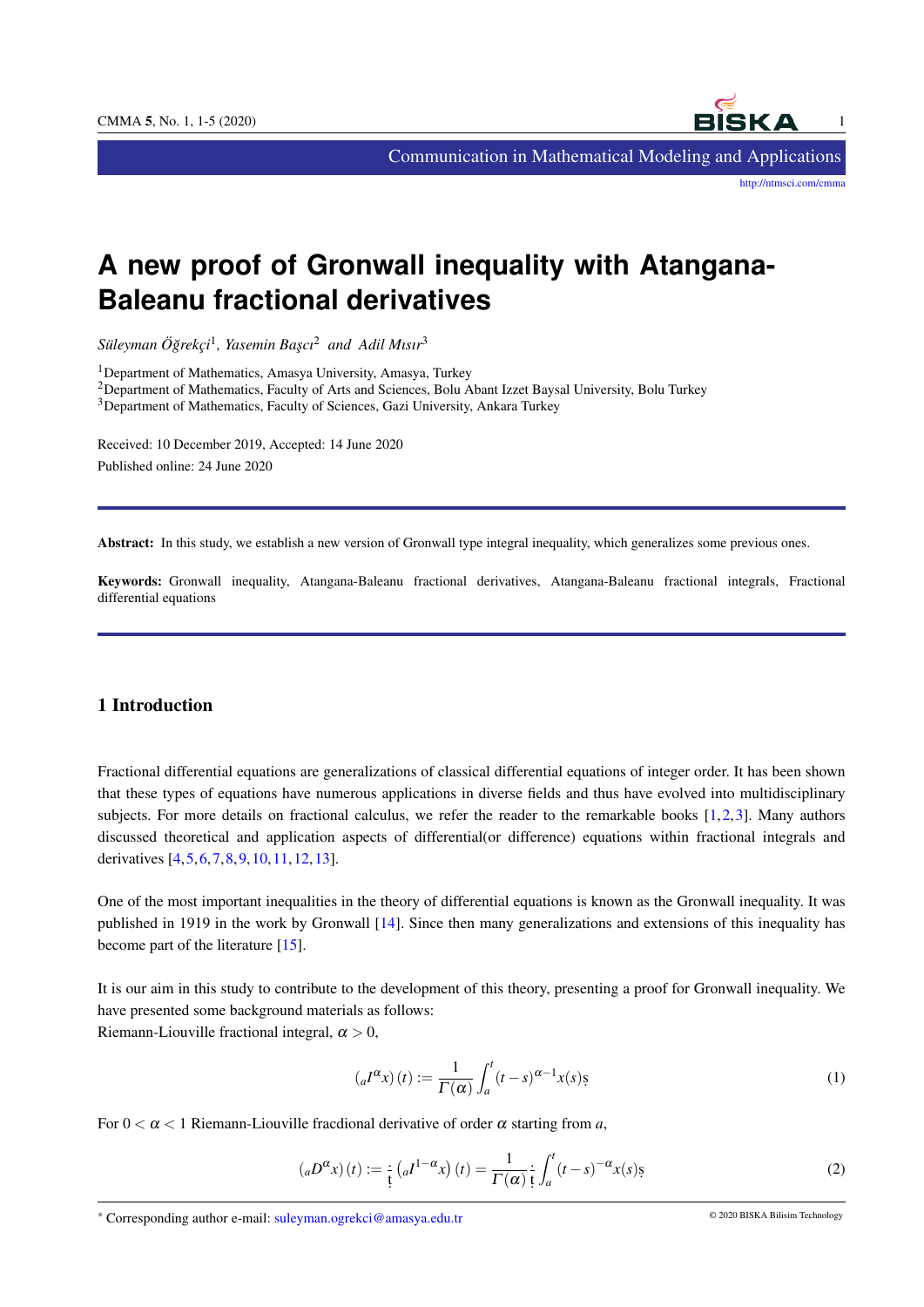For  $0 < \alpha < 1$  Caputo fracdional derivative of order  $\alpha$  starting from a,

$$
\left(\begin{array}{c}C_{a}D^{\alpha}x\end{array}\right)(t) := \left(aI^{1-\alpha}x'\right)(t) = \frac{1}{\Gamma(\alpha)}\int_{a}^{t}\left(t-s\right)^{-\alpha}x'(s)s
$$
\n(3)

**Definition 1.** [\[16\]](#page-4-15) Let  $x \in H^1(a,b)$ ,  $a < b$  and  $\alpha \in [0,1]$ . The Atangana-Baleanu fractional derivative of the function x *order* α *in the sense of Caputo is defined by*

$$
\left(\begin{array}{c} ABCD^{\alpha}x \end{array}\right)(t) := \frac{B(\alpha)}{1-\alpha} \int_{a}^{t} x'(s) E_{\alpha} \left[ -\alpha \frac{(t-1)^{\alpha}}{1-\alpha} \right] s,
$$
\n(4)

*where E* $_{\alpha}(z) := \sum_{n=0}^{\infty} \frac{z^n}{\Gamma(n\alpha)}$  $\frac{z^n}{\Gamma(n\alpha+1)}$  is the Mittag-Leffler function and  $B(\alpha)$  is a normalizing positive function satisfying  $B(0)$  = *B*(1) = 1*. Similarly, the Atangana-Baleanu fractional derivative of the function x order* α *in the sense of Riemann-Liouville is defined by*

$$
\left(\begin{array}{c} ABR_D \alpha_X \end{array}\right)(t) := \frac{B(\alpha)}{1 - \alpha} \frac{1}{t} \int_a^t x(s) E_\alpha \left[ -\alpha \frac{(t-1)^\alpha}{1 - \alpha} \right] s. \tag{5}
$$

*The associated Atangana-Baleanu fractional integral of the function x is defined by*

<span id="page-1-0"></span>
$$
\left(\begin{array}{c} AB \, I^{\alpha}x \end{array}\right)(t) := \frac{1 - \alpha}{B(\alpha)} x(t) + \frac{\alpha}{B(\alpha)} \left(I^{\alpha}x\right)(t),\tag{6}
$$

where  $({}_{a}I^{\alpha}x)(t)$  is the Riemann-Liouville fractional integral given with [\(1\)](#page-0-0).

<span id="page-1-3"></span>**Lemma 1.** [[\[17\]](#page-4-16)] Let  $\alpha > 0$ ,  $u(t)$  is nonnegative, nondecreasing and locally integrable on the interval  $a < t < b < \infty$ ,  $v(t) \leq M$  and  $x(t)$  is nonnegative and locally integrable on the interval [a, b] with

$$
x(t) \le u(t) + v(t) \left( a^{\alpha} x \right)(t) \tag{7}
$$

*for all*  $t \in [a, b)$ *. Then the inequality* 

$$
x(t) \le u(t)E_{\alpha}[v(t)(t-a)^{\alpha}]
$$
\n(8)

*holds for all*  $t \in [a, b)$ *.* 

#### 2 Main results

<span id="page-1-4"></span>**Theorem 1.** *Suppose*  $\alpha > 0$ ,  $\varepsilon_1$ ,  $\varepsilon_2 > 0$  *and*  $x(t)$  *is a nonnegative locally integrable function satisfying* 

<span id="page-1-2"></span><span id="page-1-1"></span>
$$
x(t) \le \varepsilon_1 + \varepsilon_2 \left(\substack{AB \ R^2} \right)(t) \tag{9}
$$

*on* [ $a$ , $b$ ). Then the following inequality holds for all  $n \in \mathbb{N}$ 

$$
x(t) \leq \varepsilon_1 \sum_{k=0}^n \left[ A(\alpha) \varepsilon_2 \right]^k + \left[ A(\alpha) \varepsilon_2 \right]^{n+1} x(t) + \frac{\alpha}{B(\alpha)} \sum_{k=0}^n \left[ A^k(\alpha) \varepsilon_2^{k+1} \right] \left( _{a} I^{\alpha} x \right)(t), \tag{10}
$$

*where*  $A(\alpha) := (1 - \alpha)/B(\alpha)$ .

<sup>© 2020</sup> BISKA Bilisim Technology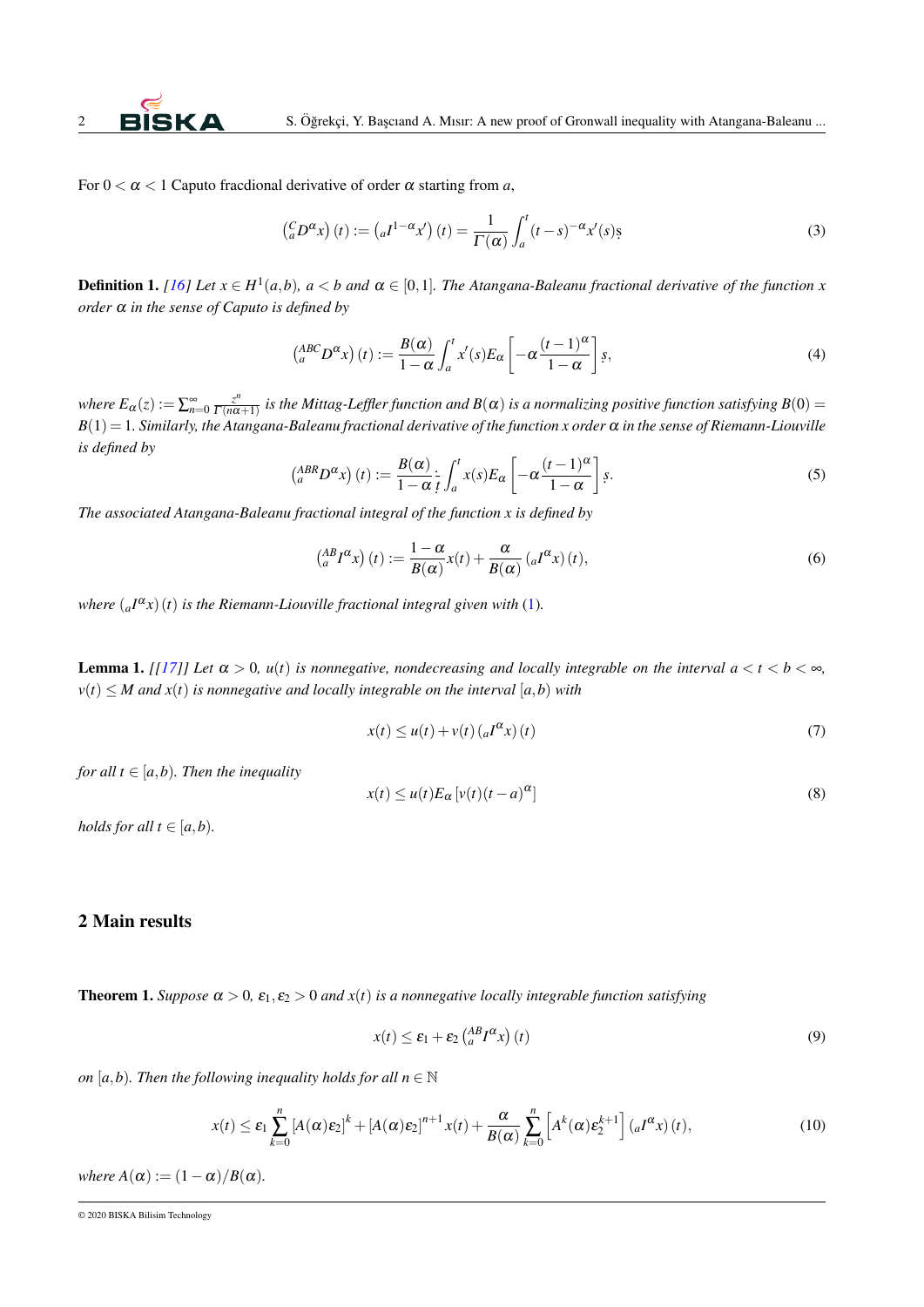

*Proof.* We will prove by induction. By using [\(6\)](#page-1-0) in the inequality [\(9\)](#page-1-1), we obtain

$$
x(t) \leq \varepsilon_1 + \varepsilon_2 \left( \frac{AB}{a} I^{\alpha} x \right)(t)
$$
  
=  $\varepsilon_1 + \varepsilon_2 \left[ A(\alpha) x(t) + \frac{\alpha}{B(\alpha)} \left( aI^{\alpha} x \right)(t) \right]$   
=  $\varepsilon_1 + A(\alpha) \varepsilon_2 x(t) + \frac{\alpha}{B(\alpha)} \varepsilon_2 \left( aI^{\alpha} x \right)(t),$ 

that is, the inequality [\(10\)](#page-1-2) holds for  $n = 1$ . Now for a  $N \in \mathbb{N}$ , assume that the inequality (10) holds for  $n = N$ , i.e.

$$
x(t) \leq \varepsilon_1 \sum_{k=0}^N \left[A(\alpha)\varepsilon_2\right]^k + \left[A(\alpha)\varepsilon_2\right]^{N+1} x(t) + \frac{\alpha}{B(\alpha)} \sum_{k=0}^N \left[A^k(\alpha)\varepsilon_2^{k+1}\right] \left(aI^{\alpha}x\right)(t).
$$

By using the relations  $(9)$  and  $(6)$  in this inequality, we obtain

$$
x(t) \leq \varepsilon_{1} \sum_{k=0}^{N} \left[ A(\alpha) \varepsilon_{2} \right]^{k} + \left[ A(\alpha) \varepsilon_{2} \right]^{N+1} \cdot \left[ \varepsilon_{1} + \varepsilon_{2} \left( \frac{AB}{a} I^{\alpha} x \right) (t) \right] + \frac{\alpha}{B(\alpha)} \sum_{k=0}^{N} \left[ A^{k}(\alpha) \varepsilon_{2}^{k+1} \right] ({}_{a} I^{\alpha} x) (t)
$$
  
\n
$$
= \varepsilon_{1} \sum_{k=0}^{N} \left[ A(\alpha) \varepsilon_{2} \right]^{k} + \left[ A(\alpha) \varepsilon_{2} \right]^{N+1} \cdot \left[ \varepsilon_{1} + \varepsilon_{2} \left( A(\alpha) x(t) + \frac{\alpha}{B(\alpha)} \right) ({}_{a} I^{\alpha} x) (t) \right] + \frac{\alpha}{B(\alpha)} \sum_{k=0}^{N} \left[ A^{k}(\alpha) \varepsilon_{2}^{k+1} \right] ({}_{a} I^{\alpha} x) (t)
$$
  
\n
$$
= \varepsilon_{1} \sum_{k=0}^{N} \left[ A(\alpha) \varepsilon_{2} \right]^{k} + \varepsilon_{1} \left[ A(\alpha) \varepsilon_{2} \right]^{N+1} + \left[ A(\alpha) \varepsilon_{2} \right]^{N+2} x(t) + \frac{\alpha}{B(\alpha)} \sum_{k=0}^{N} \left[ A^{k}(\alpha) \varepsilon_{2}^{k+1} \right] ({}_{a} I^{\alpha} x) (t) + \frac{\alpha}{B(\alpha)} \left[ A(\alpha) \varepsilon_{2} \right]^{N+1} ({}_{a} I^{\alpha} x) (t)
$$
  
\n
$$
= \varepsilon_{1} \sum_{k=0}^{N+1} \left[ A(\alpha) \varepsilon_{2} \right]^{k} + \left[ A(\alpha) \varepsilon_{2} \right]^{N+2} x(t) + \frac{\alpha}{B(\alpha)} \sum_{k=0}^{N+1} \left[ A^{k}(\alpha) \varepsilon_{2}^{k+1} \right] ({}_{a} I^{\alpha} x) (t),
$$

that is, the inequality [\(10\)](#page-1-2) holds for  $k = N$ . Thus, the proof is complete.

<span id="page-2-0"></span>By rearranging the inequality [\(10\)](#page-1-2), we obtain the following useful result. Note that  $A(\alpha)\varepsilon_2 > 0$  for  $\alpha \in [0,1]$ .

**Corollary 1.** *Suppose*  $\alpha \in [0,1]$ *,*  $\varepsilon_1$ *,* $\varepsilon_2 > 0$  *and*  $x(t)$  *is a nonnegative locally integrable function satisfying* [\(9\)](#page-1-1) *on* [*a,b*)*.* If *there exists a*  $n_1 \in \mathbb{N}$  *such that*  $A^{n_1+1}(\alpha)\varepsilon_2^{n_1+1} < 1$ *, then the function*  $x(t)$  *satisfies* 

$$
x(t) \le K + L\left(\frac{d^{\alpha}x}{t}\right)(t) \tag{11}
$$

*for all*  $t \in [a, b)$ *, where* 

$$
K := \varepsilon_1 \frac{\sum_{k=0}^{n_1} \left[A(\alpha)\varepsilon_2\right]^k}{1 - \left[A(\alpha)\varepsilon_2\right]^{n_1+1}} \quad \text{and} \quad L := \frac{\alpha}{B(\alpha)} \frac{\sum_{k=0}^{n_1} \left[A^k(\alpha)\varepsilon_2^{k+1}\right]}{1 - \left[A(\alpha)\varepsilon_2\right]^{n_1+1}}.
$$

Now, by using Lemma [1](#page-1-3) in Corollary [1,](#page-2-0) we obtain following Gronwall type inequality for Atangana-Baleanu fractional integrals.

<span id="page-2-1"></span>**Corollary 2.** Suppose  $\alpha \in [0,1]$ ,  $\varepsilon_1, \varepsilon_2 > 0$  and  $x(t)$  is a nonnegative locally integrable function satisfying [\(9\)](#page-1-1) on [a,b). If *there exists a*  $n_1 \in \mathbb{N}$  *such that*  $A^{n_1+1}(\alpha)\varepsilon_2^{n_1+1} < 1$ *, then the inequality* 

$$
x(t) \le KE_{\alpha} \left[ L(t-a)^{\alpha} \right] \tag{12}
$$

*holds for all t*  $\in$  [ $a$ , $b$ ).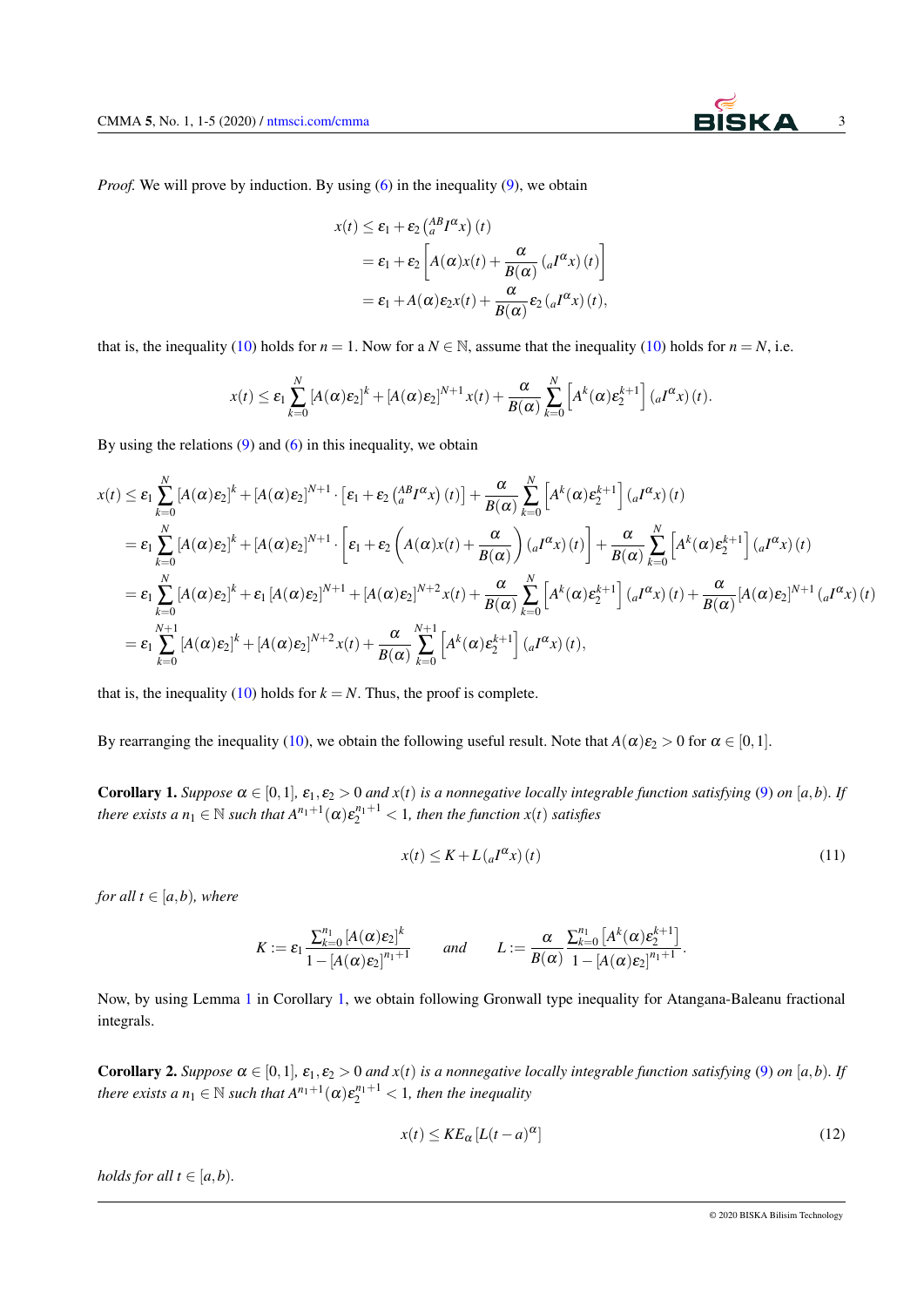By letting  $n \to \infty$  in [\(10\)](#page-1-2) and applying Lemma [1,](#page-1-3) one can obtain following special case of Gronwall inequality stated in Corollary [2.](#page-2-1) Note that if  $\varepsilon_2 < A^{-1}(\alpha)$ , then we have

$$
\varepsilon_1 \sum_{k=0}^{\infty} \left[ A(\alpha) \varepsilon_2 \right]^k = \frac{\varepsilon_1 B(\alpha)}{B(\alpha) - (1 - \alpha) \varepsilon_2} \quad \text{and} \quad \lim_{n \to \infty} \left[ A(\alpha) \varepsilon_2 \right]^{n+1} x(t) = 0.
$$

<span id="page-3-0"></span>**Corollary 3.** Suppose  $\alpha \in [0,1]$ ,  $\varepsilon_1, \varepsilon_2 > 0$  and  $x(t)$  is a nonnegative locally integrable function satisfying [\(9\)](#page-1-1) on [a,b). If  $\varepsilon_2 < A^{-1}(\alpha)$ , then the function  $x(t)$  satisfies

$$
x(t) \le K^* E_{\alpha} \left[ L^*(t-a)^{\alpha} \right] \tag{13}
$$

.

*for all*  $t \in [a, b)$ *, where* 

$$
K^* := \frac{\varepsilon_1 B(\alpha)}{B(\alpha) - (1 - \alpha)\varepsilon_2} \quad \text{and} \quad L^* := \frac{\alpha \varepsilon_2}{B(\alpha) - (1 - \alpha)\varepsilon_2}
$$

It is easy to see that the result of Theorem [1](#page-1-4) is valid for variable  $\varepsilon_1(t)$  and  $\varepsilon_2(t)$  provided that  $\varepsilon_1(t), \varepsilon_2(t) > 0$  for all  $t \in [a, b)$ . Therefore, we have the following results analogue to Corollary [2](#page-2-1) and Corollary [3](#page-3-0) succesively.

<span id="page-3-2"></span>**Corollary 4.** *Suppose*  $\alpha \in [0,1]$ ,  $\varepsilon_1(t)$ ,  $\varepsilon_2(t) > 0$  *and*  $x(t)$  *is a nonnegative locally integrable function satisfying* 

$$
x(t) \le \varepsilon_1(t) + \varepsilon_2(t) \left(\substack{AB \ R^2} \right)(t) \tag{14}
$$

*on* [a,b). If there exists a  $n_1 \in \mathbb{N}$  such that  $A^{n_1+1}(\alpha)\varepsilon_2^{n_1+1}(t) < 1$ , then the inequality

$$
x(t) \le K(t)E_{\alpha}\left[L(t)(t-a)^{\alpha}\right]
$$
\n(15)

*holds for all t*  $\in$  [ $a$ *,*  $b$ )*, where* 

$$
K(t) := \varepsilon_1(t) \frac{\sum_{k=0}^{n_1} [A(\alpha)\varepsilon_2(t)]^k}{1 - [A(\alpha)\varepsilon_2(t)]^{n_1+1}} \quad \text{and} \quad L(t) := \frac{\alpha}{B(\alpha)} \frac{\sum_{k=0}^{n_1} [A^k(\alpha)\varepsilon_2(t)^{k+1}]}{1 - [A(\alpha)\varepsilon_2(t)]^{n_1+1}}.
$$

<span id="page-3-1"></span>**Corollary 5.** Suppose  $\alpha \in [0,1]$ ,  $\varepsilon_1(t), \varepsilon_2(t) > 0$  and  $x(t)$  is a nonnegative locally integrable function satisfying [\(9\)](#page-1-1) on  $[a,b)$ *. If*  $\varepsilon_2(t) < A^{-1}(\alpha)$  for all  $t \in [a,b)$ *, then the function*  $x(t)$  *satisfies* 

$$
x(t) \le K^*(t) E_{\alpha} \left[ L^*(t) (t - a)^{\alpha} \right] \tag{16}
$$

*for all*  $t \in [a, b)$ *, where* 

$$
K^*(t) := \frac{\varepsilon_1(t)B(\alpha)}{B(\alpha) - (1 - \alpha)\varepsilon_2(t)} \quad \text{and} \quad L^*(t) := \frac{\alpha \varepsilon_2(t)}{B(\alpha) - (1 - \alpha)\varepsilon_2(t)}.
$$

*Remark.* The results given in Corollary [3](#page-3-0) and Corollary [5](#page-3-1) are same with the result given in Theorem 2.1 of the paper [\[18\]](#page-4-17) (see also Remark 2.1 of [\[18\]](#page-4-17)), but the results given in Corollary [2](#page-2-1) and Corollary [4](#page-3-2) are more general than the results of [\[18\]](#page-4-17).

### Competing interests

The authors declare that they have no competing interests.

© 2020 BISKA Bilisim Technology